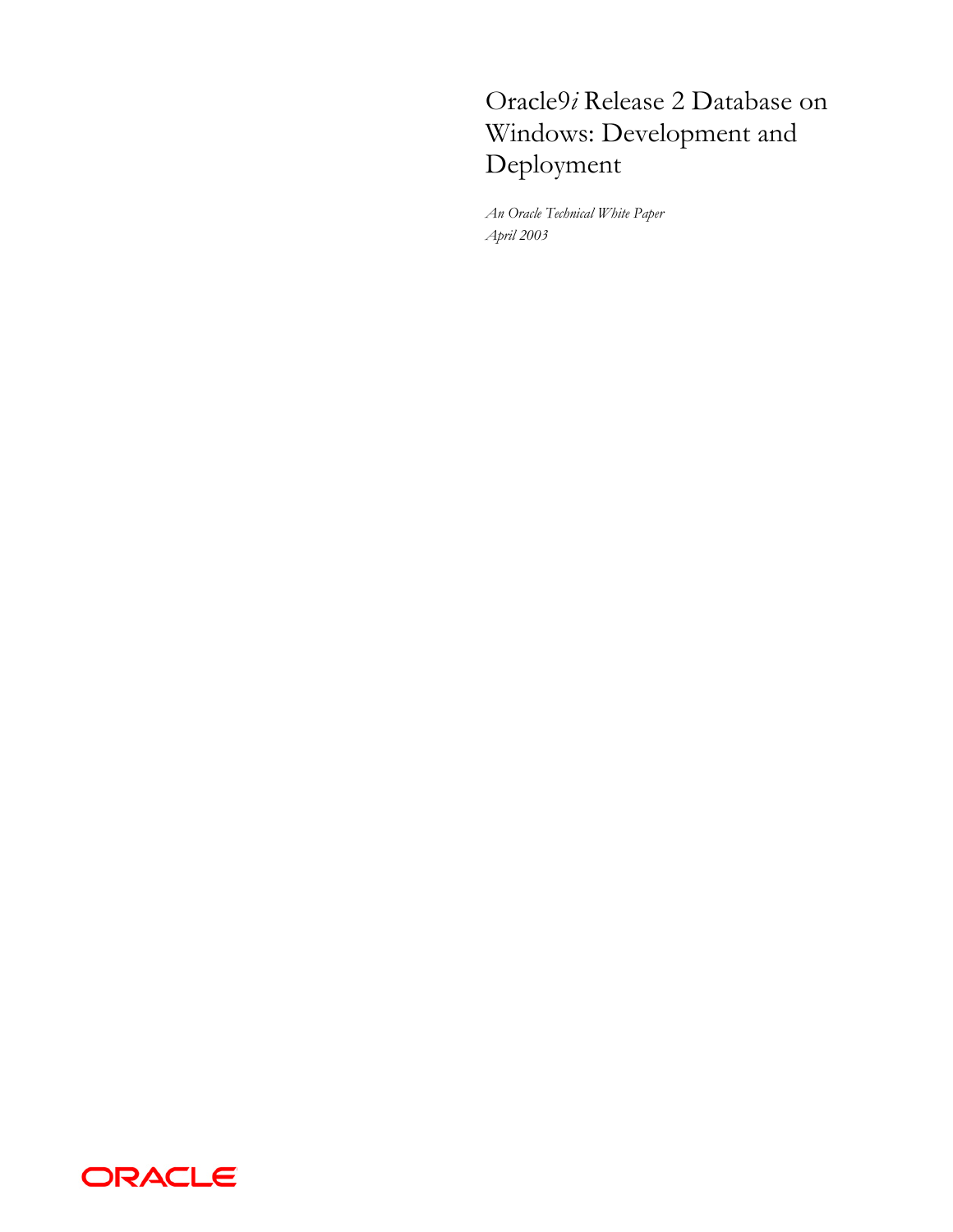## Oracle9i Release 2 Database on Windows: Development and Deployment

| Oracle Services for Microsoft Transaction Server 11 |  |
|-----------------------------------------------------|--|
|                                                     |  |
|                                                     |  |
|                                                     |  |
|                                                     |  |
|                                                     |  |
|                                                     |  |
|                                                     |  |
|                                                     |  |
|                                                     |  |
|                                                     |  |
|                                                     |  |
|                                                     |  |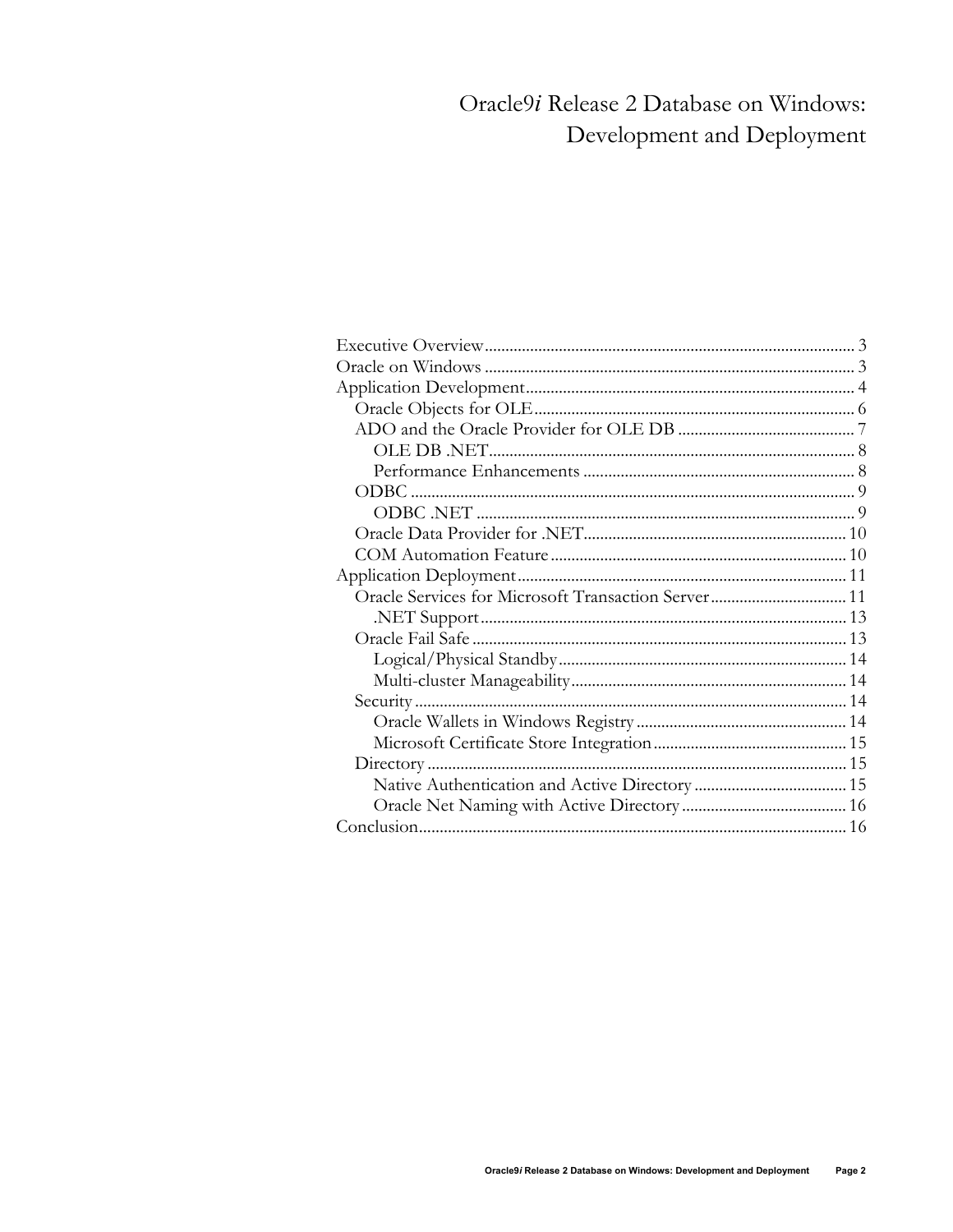## Oracle9*i* Release 2 Database on Windows: Development and Deployment

## <span id="page-2-0"></span>**EXECUTIVE OVERVIEW**

With the release of Oracle9*i* Release 2 Database, Oracle enhances many features that make developing and deploying on the Windows platform easier, faster, and more cost-effective.

Application development has been greatly improved through new features on Oracle9*i* and Oracle9*i* Release 2 Windows data access. Developers have the flexibility to choose from five different Windows data access methods to accommodate their requirements: Oracle Data Provider for .NET (ODP.NET), Oracle Objects for OLE (OO4O), Oracle OLE DB, Oracle ODBC, and the COM Automation feature. These data access methods are fully integrated with the Microsoft Visual Studio and Microsoft Office product suites, including Visual Basic, Active Server Pages (ASP), and Internet Information Server (IIS). These data access methods have been enhanced with better globalization support with Unicode, XML support, and overall improved performance.

In Oracle9*i* Release 2, .NET developers can access the Oracle database via ODP.NET, OLE DB .NET, and ODBC .NET with any .NET language, such as C# and Visual Basic .NET. ODP.NET is a native Oracle .NET data provider that exposes Oracle's advanced functionality.

Application and mid-tier deployment using Oracle9*i* Release 2 on Windows is more robust and integrated. The Oracle Services for Microsoft Transaction Server (MTS) is redesigned to provide better availability and performance for transaction management on Windows. Oracle Fail Safe provides high availability solutions for Oracle software on one or more Windows clusters, while providing better integration and manageability. Oracle also integrates with Windows 2000 and Windows Server 2003 native security and Active Directory, allowing Oracle to operate in heterogeneous operating system and directory environments.

## **ORACLE ON WINDOWS**

The Internet has provided unprecedented opportunity for enhancing commerce and collaboration. Organizations taking advantage of this new era of information management are rewarded with opportunities to reduce costs and increase revenue.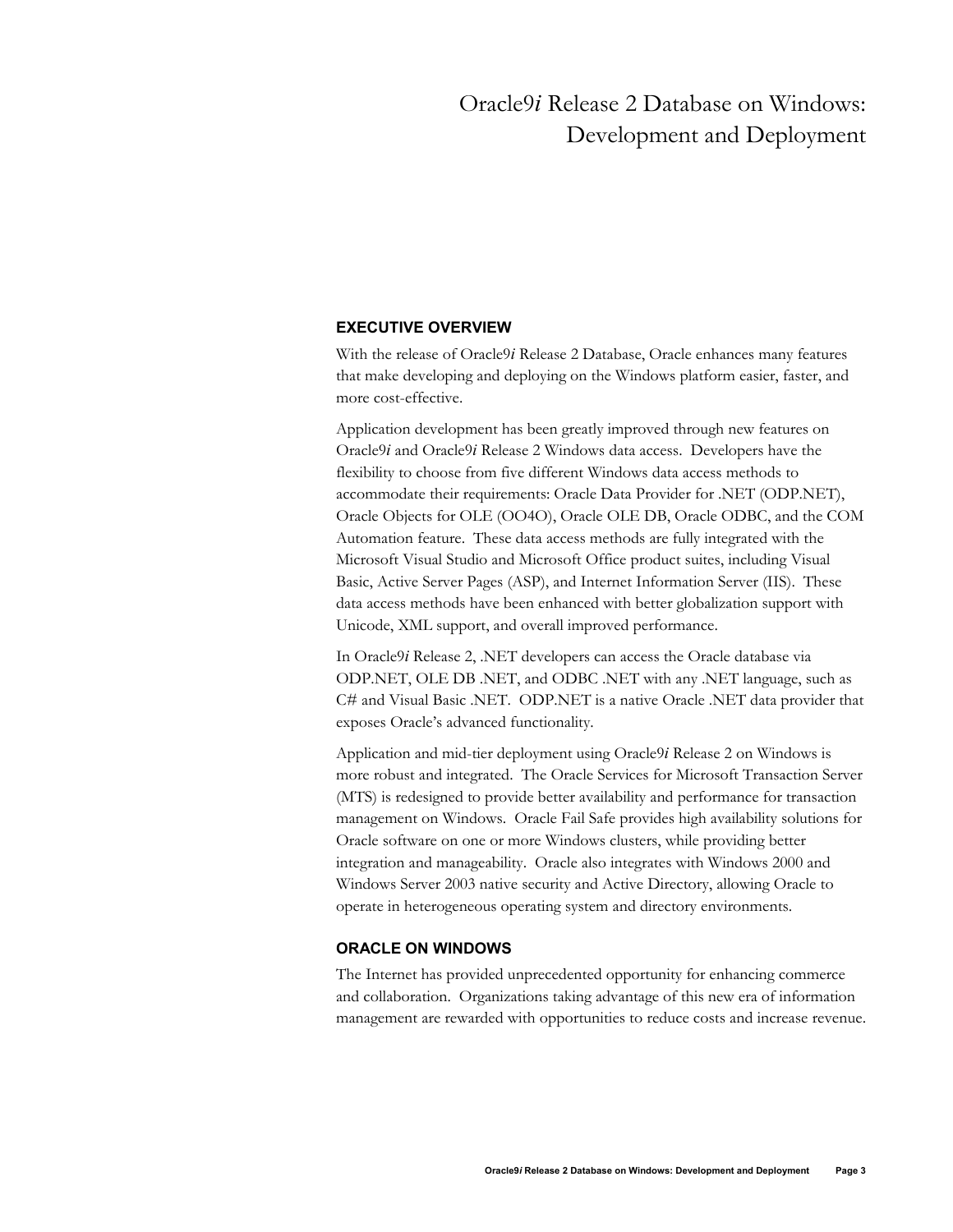<span id="page-3-0"></span>Many organizations choose the Windows operating system for a development and deployment infrastructure to provide their new computing needs.

With the first Oracle database release on Windows NT in 1993, Oracle had made a commitment to offer the best information management solutions available on Windows. Since that time, Oracle technology has adapted to the latest changes in Windows computing starting from the early client/server solutions to the Internet applications in the present. Today, Oracle remains a leader on the Windows platform through its world-class database and its close integration with the operating system's underlying technologies. Oracle has over twenty-five (25) years of data management expertise and is the leading vendor with the technology, experience, and services needed to deploy business-critical applications on Windows—whether on a corporate intranet or the Internet.

Oracle9*i* Release 2 for Windows provides all the features needed to run a business, whether it is used for departmental or company-wide deployment. It allows users to take advantage of the cost-effectiveness and ease of use of Windows, while providing the scalability, reliability, and performance traditionally available from Oracle. The future version of the Oracle database contains further enhancements for application integration on the Windows platform.

Two areas where Oracle has made considerable improvements are in *application development* and *deployment* on Windows.

## **APPLICATION DEVELOPMENT**

One of the great benefits of using Oracle products is their immense flexibility by adhering to open standards. This fact is especially true when developing applications with Oracle9*i* Release 2 on Windows.

Oracle9*i* Release 2 provides flexibility for Windows application development by fully supporting multiple methods of COM and .NET data access. Additionally, Oracle has improved the feature set of these data access methods. Oracle9*i* Release 2 data access exposes new database features, such as .NET support, while providing better performance and stability.

With this immense choice in application development tools, Oracle allows businesses to employ the data access technology that best fits their feature and performance requirements. Developers are able to deploy their database applications more quickly by using the data access method with which they are most familiar, rather than having to learn a new one.

Oracle9*i* Release 2 provides a number of data access methods using native Windows technologies. COM data access using Visual Basic, Active Server Pages, or Visual C++ languages is popular among Windows developers. Oracle provides COM developers database access through three different programming interfaces: Oracle Objects for OLE, the Oracle Provider for OLE DB, and the COM Automation Feature. Oracle provides more traditional data access through the Oracle ODBC Driver. OLE DB and ODBC are often used through an

**COM and Win32 application developers have four data access methods to the Oracle database: Oracle Objects for OLE (OO4O), OLE DB, ODBC, and the COM Automation Feature. From .NET, Windows developers can use ODP.NET, OLE DB .NET, or ODBC .NET.**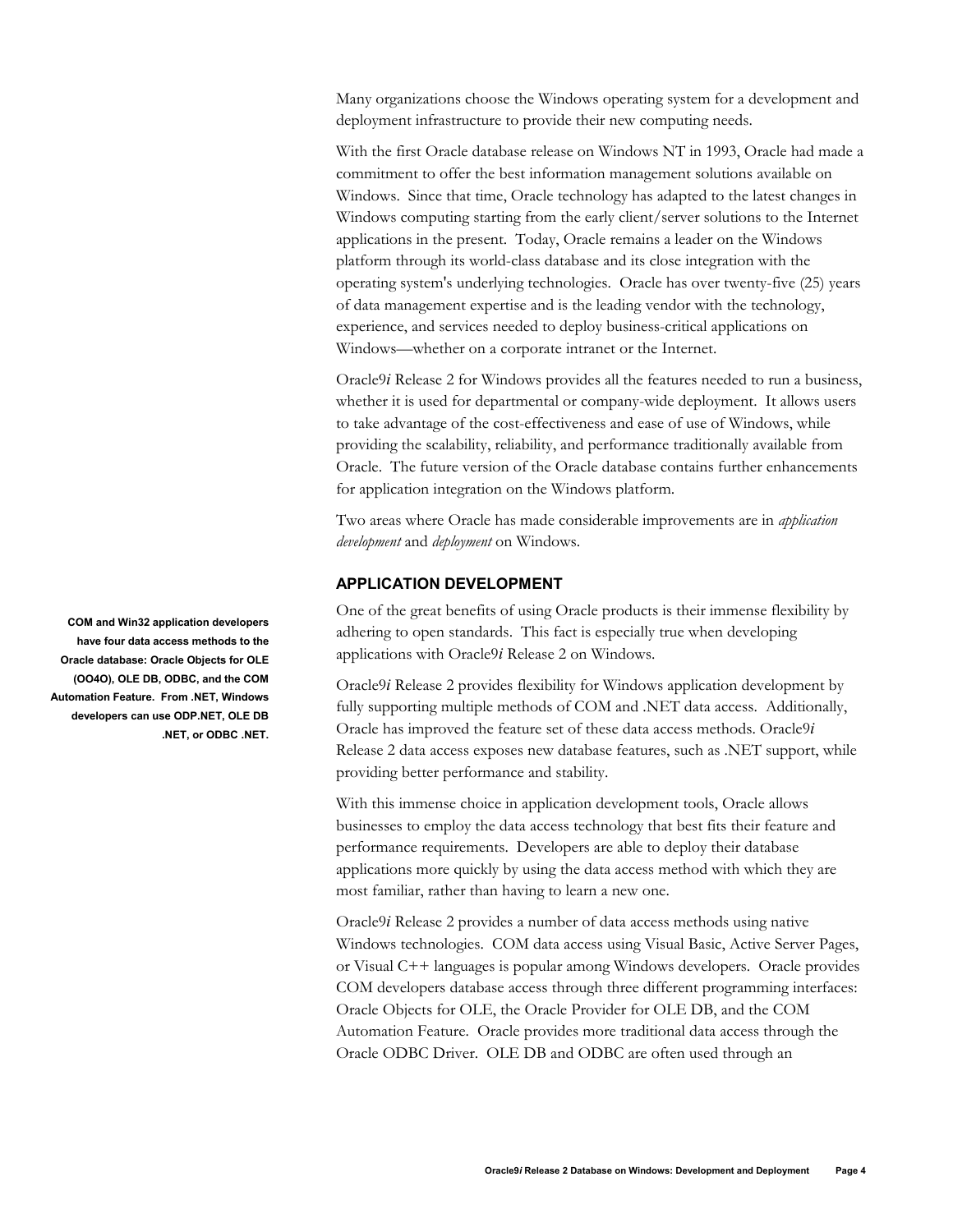automation layer, Microsoft ActiveX Data Objects (ADO). How all these COM data access methods interact with Oracle are shown in Figure 1.



**Figure 1: Oracle COM Data Access**

Oracle9*i* Release 2 introduces .NET data access support with ODP.NET, OLE DB .NET, and ODBC .NET. These drivers allow Oracle databases to be accessible from any .NET language, such as C#, Visual Basic .NET, and ASP .NET. ODP.NET is a native .NET data access provider with direct access to Oracle. OLE DB .NET and ODBC .NET are interoperability layers provided by Microsoft. They allow users to access the full functionality of the Oracle OLE DB provider and the Oracle ODBC driver, respectively.

ODP.NET features fast database performance by allowing direct access to the database without an interoperability layer. Additionally, it exposes more of Oracle's advanced database functionality than any other .NET provider. All of these Oracle .NET data methods are shown in Figure 2.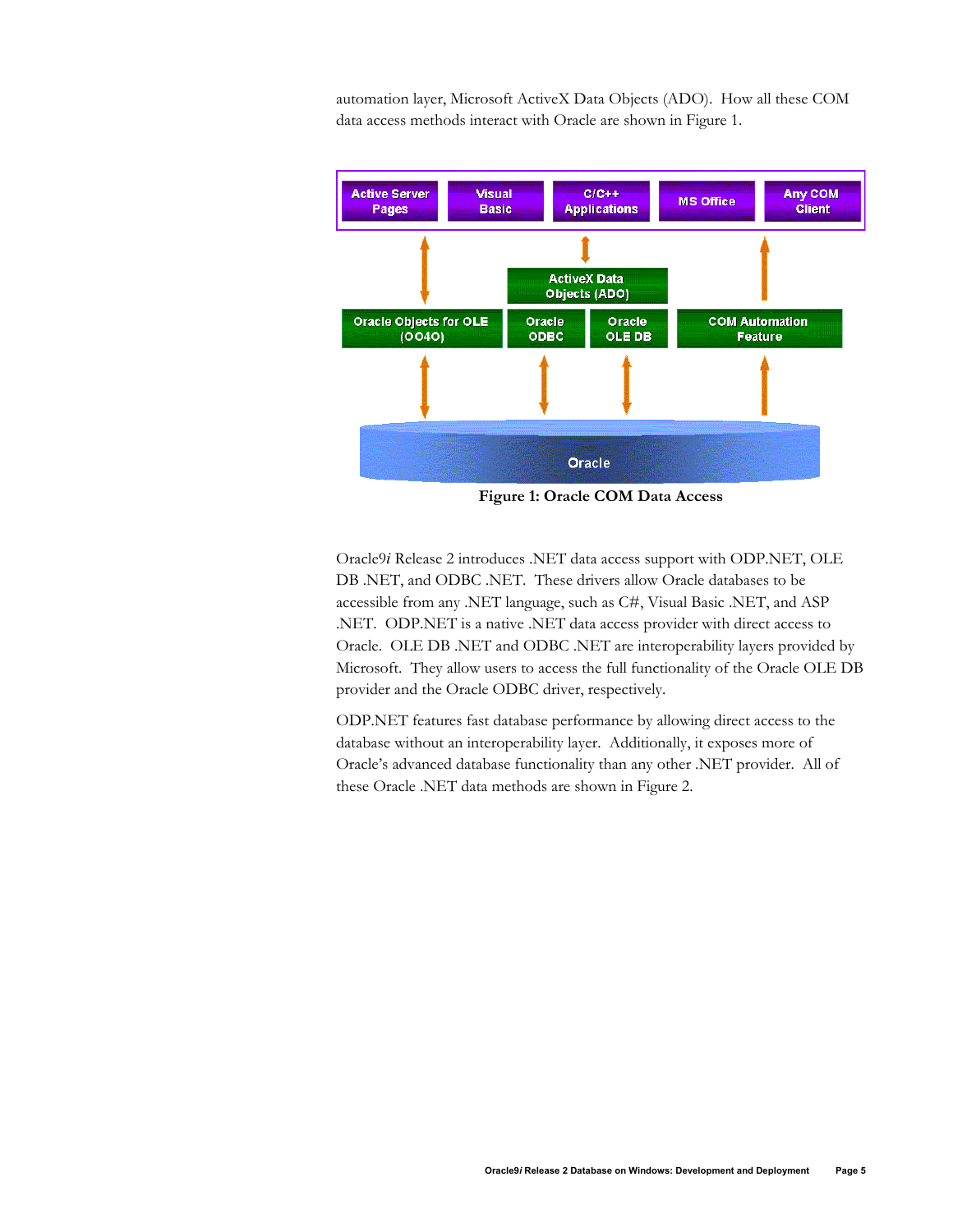<span id="page-5-0"></span>

**Figure 2: Oracle .NET Data Access** 

## **Oracle Objects for OLE**

Oracle Objects for OLE (OO4O) are a COM-based database connectivity tool that combines optimized access to Oracle databases with easy to use interfaces. OO4O can be employed in a variety of environments, ranging from web applications to client/server applications. It is accessible from virtually any programming or scripting language that supports COM, such as Visual Basic, Visual C++, Microsoft Office, Active Server Pages, Internet Information Server (IIS), and MTS/COM+.

Because it is an Oracle native driver, OO4O provides fast performance on Windows clients to Oracle databases—it does not incur the overhead of ODBC and OLE DB drivers. OO4O has been developed and has evolved specifically for use with Oracle database servers. It provides easy access to advanced Oracle features that are otherwise cumbersome or inaccessible to use from ODBC and OLE DB-based components, such as ActiveX Data Objects (ADO).

OO4O consists of an in-process COM Automation Server, a C++ class library, and the Oracle Data Control. Architecturally, OO4O resides as a thin layer on top of the Oracle Call Interface (OCI), which provides much of the underlying database access plumbing. C/C++ programmers can use OCI directly. However, many Windows programmers use OO4O because of its ease of use and its accessibility from scripting languages, such as Visual Basic, unlike OCI.

OO4O permits access to all of Oracle's major database features including:

- Full support for PL/SQL, including seamless access to PL/SQL cursors
- Tunable client-side, scrollable, and updateable cursors

**Because it is an Oracle native driver, OO4O does not incur the overhead of ODBC and OLE DB drivers. OO4O provides very fast performance and exposes the latest Oracle server features, such as XML support.**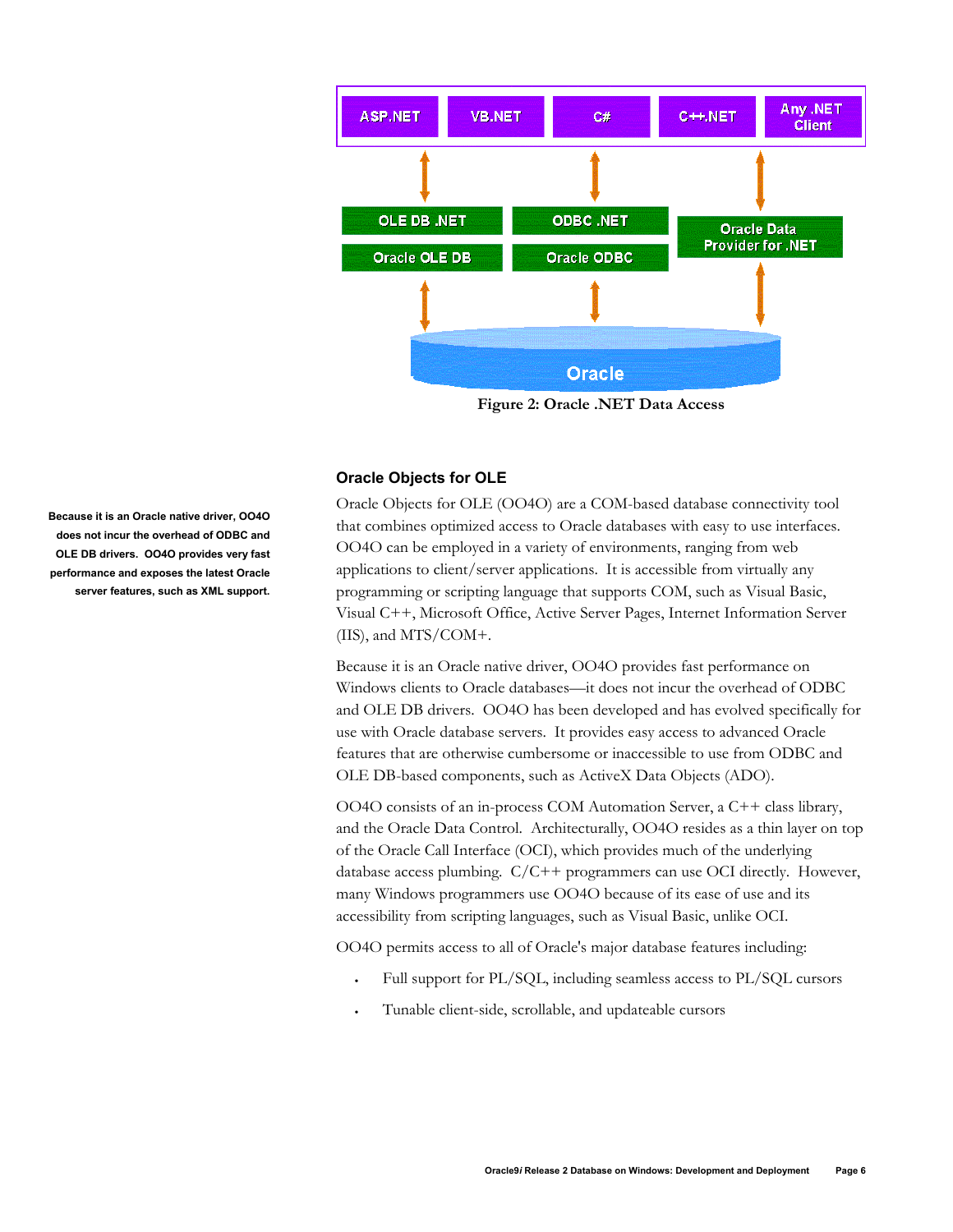- <span id="page-6-0"></span>Support for array fetches, updates, and inserts resulting in reduced network roundtrips
- Connection pooling to enhance middle-tier application scalability
- Multiplexing to allow user sessions to share an Oracle network connection, such as in a web environment
- Full support for MTS/COM+-coordinated transactions, including the new Oracle9*i* Services for MTS high availability and scalability architecture
- Seamless access to advanced Oracle data types:
	- Object References (REFs), Object Instances (Objects), Nested Tables, VARRAYs, BLOBs, CLOBs, NCLOBs and BFILEs
- Easy to use interface for describing schema objects
- Full support for accessing Advanced Queuing capabilities
- Asynchronous processing
- OO4O Code Wizard for Stored Procedures which generates VB or ASP code that executes PL/SQL and Java stored procedures
- XML support
- Full Unicode support allowing applications to be deployed globally
- Publication and subscription to database events allowing server-side events to initiate client-side actions and vice-versa.

## **ADO and the Oracle Provider for OLE DB**

The Oracle Provider for OLE DB gives ADO developers high performance and efficient access to Oracle databases. OLE DB is a Microsoft data access specification that utilizes a set of COM interfaces for accessing and manipulating different types of data.

The Oracle OLE DB provider is an optimized version for Oracle databases, providing high performance and access to Oracle-specific database features, such as support for LOBs, PL/SQL, and REF Cursors. All these Oracle features and data access optimizations are generally not available in other third-party Oracle OLE DB providers and the OLE DB-ODBC Bridge. By adhering closely to the Microsoft OLE DB specification, the Oracle provider allows ADO developers to take full advantage of OLE DB without having to sacrifice using advanced Oracle functionality.

The Oracle Provider for OLE DB was built to improve data access functionality, performance, and reliability for ADO developers. The provider supports the following general database features:

• Scrollable and updateable rowsets

**The Oracle OLE DB provider is built to handle the high volume and high loads of the Internet application environment. It is generally used through ADO from any COM environment, such as Visual Basic.**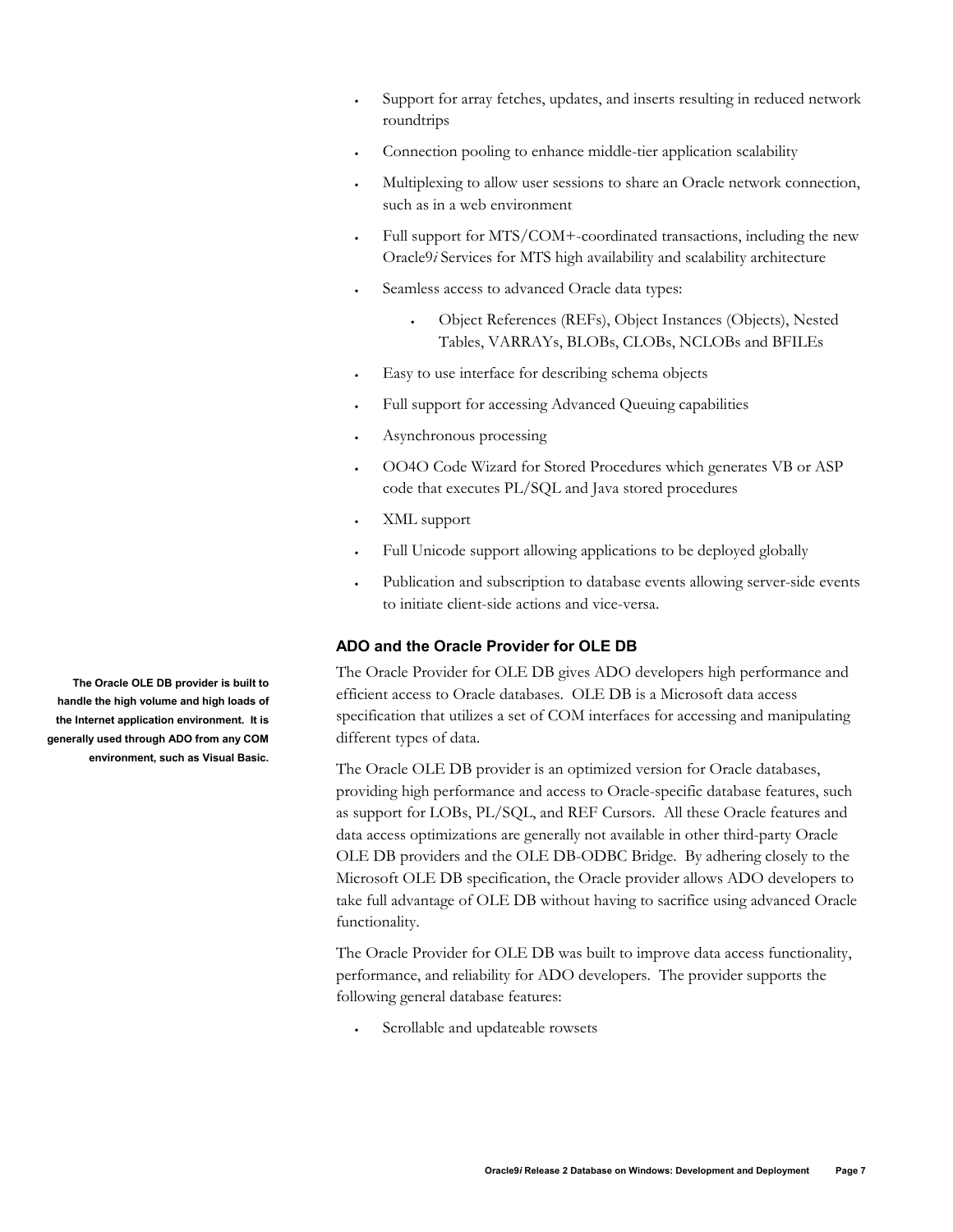- Updateable rowsets created using joins (available with the client cursor engine)
- <span id="page-7-0"></span>Local and distributed transactions
	- Distributed/MTS-coordinated transactions use new Oracle9*i* Services for MTS high availability and scalability architecture
- OS authentication, which allows Oracle to authorize users via the operating system's security mechanisms
- Database links
- Several schema rowsets
- ADOX
- Data shaping services with select statements
- Full Unicode support allowing applications to be deployed globally
- The provider supports the following Oracle-specific features:
	- PL/SQL
		- Procedures and functions returning multiple rowsets
		- Packaged and non-packaged PL/SQL
	- LOBs and N-data types
		- LOB parameters with stored procedures
		- Bind NCHAR parameters with SQL statements
	- Oracle Password Expiration feature

#### **OLE DB .NET**

The Oracle9*i* Release 2 OLE DB provider supports ADO .NET using the OLE DB .NET interface. OLE DB .NET is an interoperability bridge between .NET and OLE DB that is provided by Microsoft. It shares a similar programming interface with other .NET data access interfaces, such as ODBC .NET and the SQL Server .NET data provider.

Oracle OLE DB is fully compliant with OLE DB .NET specification. It allows programmers to execute stored procedures and access LOBs. Whether Windows developers prefer to use COM or .NET, Oracle OLE DB's functionality is fully supported in either instance. Oracle OLE DB/OLE DB .NET supports all .NET languages, allowing any .NET developer to take advantage of the Oracle database.

#### **Performance Enhancements**

Oracle9*i* Release 2 OLE DB features higher performance over previous versions. Taking advantage of these performance enhancements does not require changing

**The Oracle9***i* **Release 2 OLE DB provider fully supports .NET data access via OLE DB .NET from any .NET programming language.**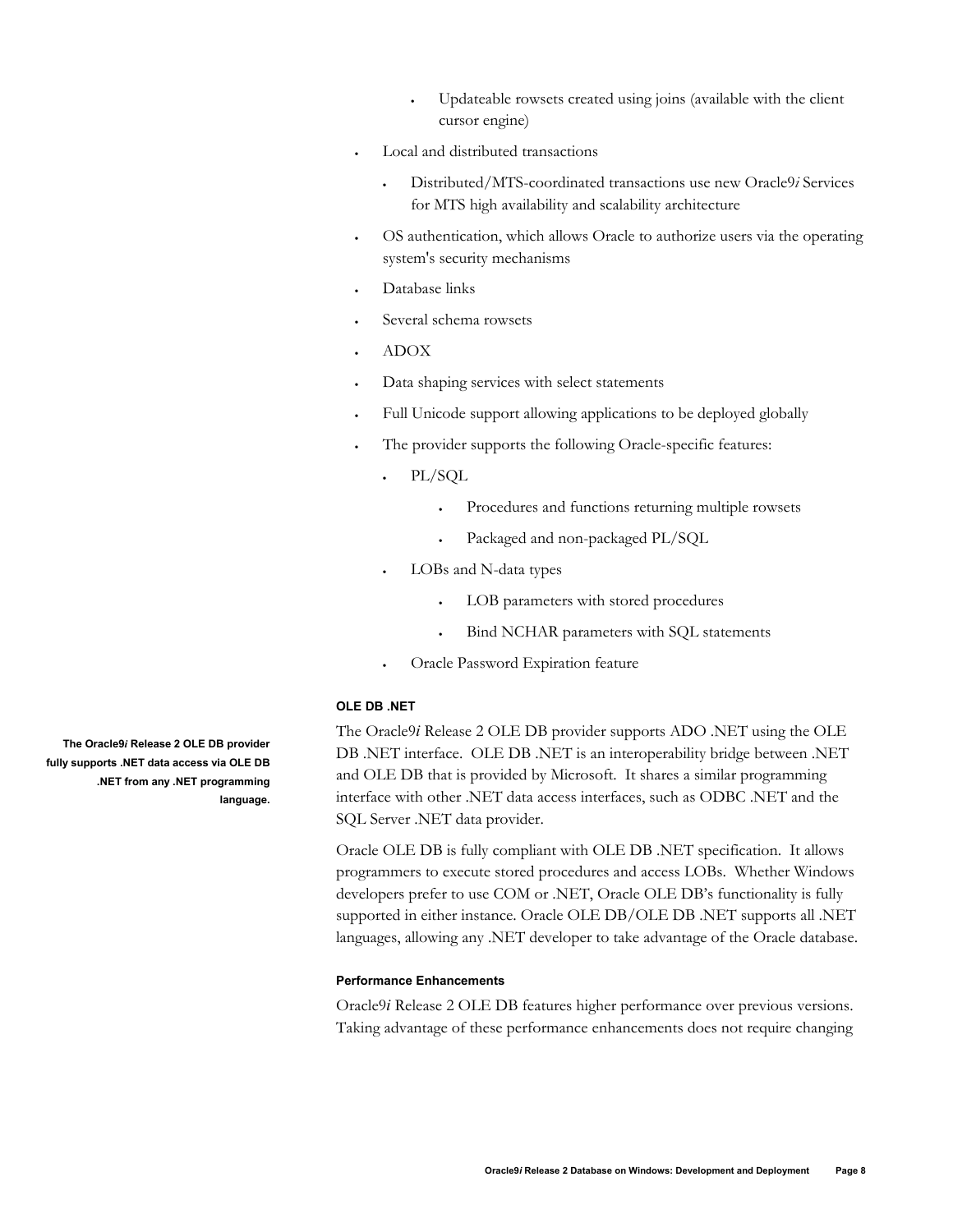<span id="page-8-0"></span>existing application code. The performance improvements can be employed transparently by upgrading to the Oracle9*i* Release 2 OLE DB provider.

Oracle has optimized its OLE DB code in the rowset object and LOB manipulation. These objects are very commonly used in ADO/OLE DB programs. They were optimized by reducing the number of database roundtrips they made in their activities. Database roundtrips tend to be one of the most expensive operations for data access performance over a network. Developers should see immediate improvement in their existing application performance with Oracle9*i* Release 2 OLE DB.

## **ODBC**

The Oracle ODBC driver permits a more traditional way Windows applications can access the Oracle database server. Oracle ODBC is Version 3.51, Level 2 compatible. It provides a high performance method for accessing Oracle. Recently introduced functionality in Oracle9*i* ODBC includes:

- Expanded Unicode support
	- Unicode data types
	- SQL statements encoded in Unicode
- Multiple Oracle homes support
- Performance improvements in ODBC catalog functions
- Better scalability and availability with the Oracle9*i* Services for MTS

#### **ODBC .NET**

The Oracle9*i* Release 2 ODBC driver supports ADO .NET data access using the ODBC .NET interface. As with OLE DB .NET, ODBC .NET is an interoperability bridge between .NET and ODBC that is provided by Microsoft. It too shares a similar programming interface with other .NET data access interfaces, such as OLE DB .NET and the SQL Server .NET data provider.

Oracle ODBC/ODBC .NET programmers have access to the same level of functionality as ODBC users from C/C++, including executing stored procedures and accessing LOBs. As such, Windows developers can use Oracle ODBC's full functionality from .NET, COM, or Win32. Oracle ODBC/ODBC .NET supports all .NET languages, allowing any .NET developer to use the Oracle database.

**Traditional Windows applications can access the Oracle database server using the Oracle's latest ODBC driver, which provides new features and better performance.** 

**The Oracle9***i* **Release 2 ODBC provider fully supports .NET data access via ODBC .NET from any .NET programming language.**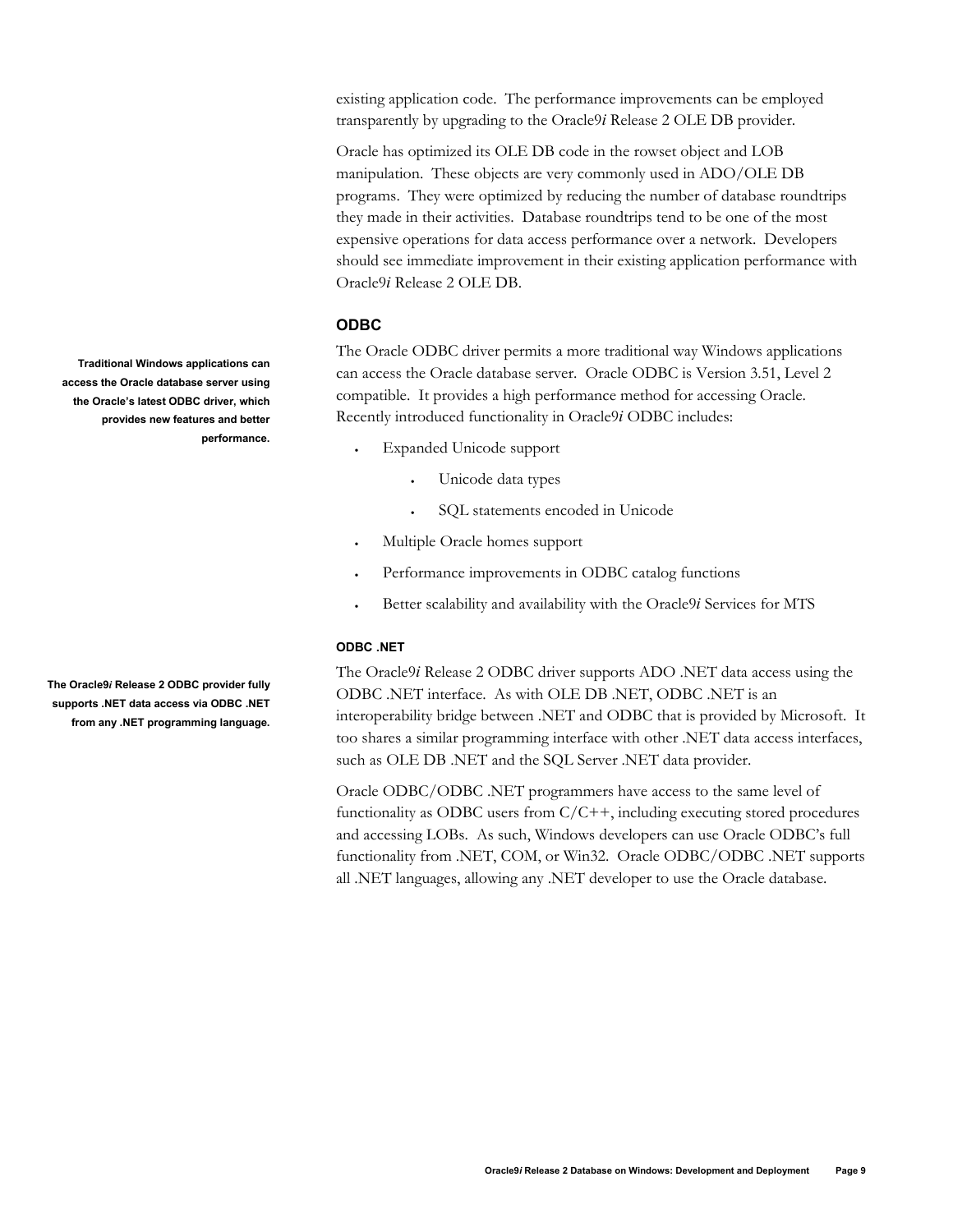<span id="page-9-0"></span>**The Oracle Data Provider for .NET provides the highest performance method for accessing Oracle from .NET. It has the ability to support Oracle's newest advanced database functionality.** 

**The Oracle COM Automation Feature allows PL/SQL and Java stored procedures, functions, and triggers to access COM Automation servers, such as Microsoft Office. This feature provides for the server to modify client-side applications, such as creating graphs in Microsoft Excel or sending email via Microsoft Exchange.** 

## **Oracle Data Provider for .NET**

The Oracle Data Provider for .NET (ODP.NET) features optimized data access to the Oracle database from a .NET environment. Unlike OLE DB .NET and ODBC .NET, ODP.NET is a native driver and does not use a data access bridge, which can hinder performance. ODP.NET allows developers to take advantage of advanced Oracle database functionality. The data provider can be used from any .NET language, including C# and Visual Basic .NET.

ODP.NET makes using Oracle from .NET more flexible, faster, and more stable than OLE DB .NET and ODBC .NET. OLE DB .NET and ODBC .NET are generic interfaces designed with code portability in mind rather than optimizing for programmer flexibility and application speed. In the case of development flexibility, ODP.NET supports native Oracle data types, such as REF Cursors and LOBs. With ODP.NET, these REF Cursor variables are updatable and can be passed as input stored procedure parameters, giving developers more flexibility manipulating REF Cursors within .NET. Optimized LOB updates and support for array DML binding provide faster application performance.

ODP.NET is designed for scalable enterprise Windows solutions by providing full support for Unicode and local and distributed transactions. Distributed .NET transactions are supported through the Oracle Services for Microsoft Transaction Server.

## **COM Automation Feature**

Oracle customers on Windows platforms often possess familiarity with COM Automation solutions. COM Automation allows the invocation of COM objects through the IDispatch interface. Among other uses, it is heavily employed in Visual Basic programming and provides a means for manipulating Microsoft Office applications and data through their Automation interfaces.

The COM Automation Feature provides PL/SQL and Java packages that allow stored procedure developers to call COM Automation servers. Stored procedure programmers can now access and manipulate any COM Automation Server, such as Microsoft Office. For example, the COM Automation Feature can be designed to automatically compile and graph sales data that resides in an Oracle database through a Microsoft Excel spreadsheet. Or it can be automated to email this data to certain sales managers using Microsoft Exchange. In fact, the COM Automation Feature is not limited to calling Microsoft COM objects; it can be used to manipulate any COM Automation server or custom COM Automation object.

The COM Automation Feature provides several main advantages:

- Straightforward APIs make it easy for PL/SQL and Java developers to incorporate COM Automation objects into their routines
- Preexisting COM Automation objects can be leveraged into Oracle solutions by calling them through the COM Automation Feature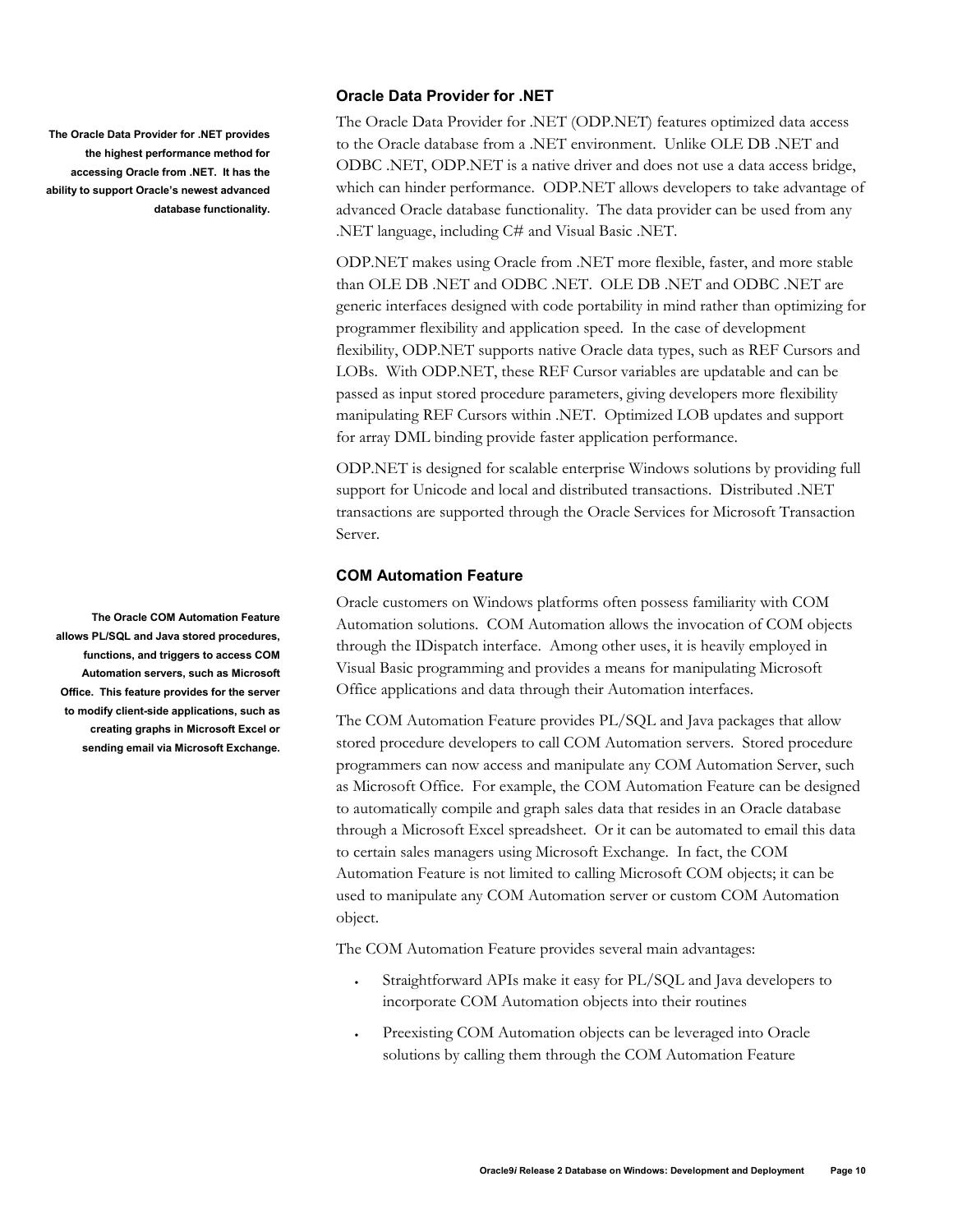The Oracle database can be used to drive integration with other Windows applications

These PL/SQL and Java packages expose APIs to instantiate COM objects, get and set their properties, and invoke their methods. Developers can call these APIs from PL/SQL and Java subprograms, stored procedures, stored functions, and triggers. There are no restrictions as to where the COM objects can reside. They can be either local to the database server or be accessed remotely through the Distributed Component Object Model (DCOM).

## **APPLICATION DEPLOYMENT**

Deploying applications on Windows requires close integration with native Windows services and middle-tier servers to ensure proper application interoperability. Oracle9*i* Release 2 provides this tight integration, allowing organizations to take advantage of core operating system and server functionality with Oracle's advanced feature set. Oracle's integration ensures transparent interoperability that is scalable, available, and secure. In this way, organizations can focus resources on building their application business logic, rather than correcting product incompatibilities or inefficiencies on Windows.

Oracle9*i* Release 2 includes many sets of tools for ensuring optimized application deployment environments. The Oracle Services for Microsoft Transaction Server feature a new design that makes transactional applications better performing, more scalable, and available. When deploying mission-critical Oracle servers on Windows clusters, Oracle Fail Safe ensures that those servers remain available by providing robust fail over support through the Microsoft Cluster Service. Oracle integrates with native Windows security tools that both improves database security and makes user management easier.

## **Oracle Services for Microsoft Transaction Server**

Many Oracle customers on Windows platforms use Microsoft Transaction Server (MTS) in the middle-tier. MTS is an application server for COM objects and transactions in distributed environments. At the core of MTS is the Distributed Transaction Coordinator (DTC), which coordinates transactions between distributed resource managers. In Windows 2000, the MTS executive is replaced by enhancements to COM+ services. With the introduction of .NET, it is now part of .NET Enterprise Services.

The Oracle Services for Microsoft Transaction Server integrate the DTC with Oracle databases. The services, which act as a proxy, allow customers to use Oracle databases as resource managers in DTC-coordinated transactions. Specifically, the services provide the following transaction operations:

- Enlistment Context maintenance for global transactions
- Completion Translation of two-phase commit calls between DTC and Oracle

<span id="page-10-0"></span>**Oracle provides many different tools that integrate Oracle applications into Windows environments, including Oracle Services for MTS, Oracle Fail Safe, Windows security integration, and Active Directory integration.** 

**With the newly redesigned Oracle Services for MTS, each MTS server can host its own Oracle Services. This eliminates having a single point of failure for Windows applications, which improves availability and performance.**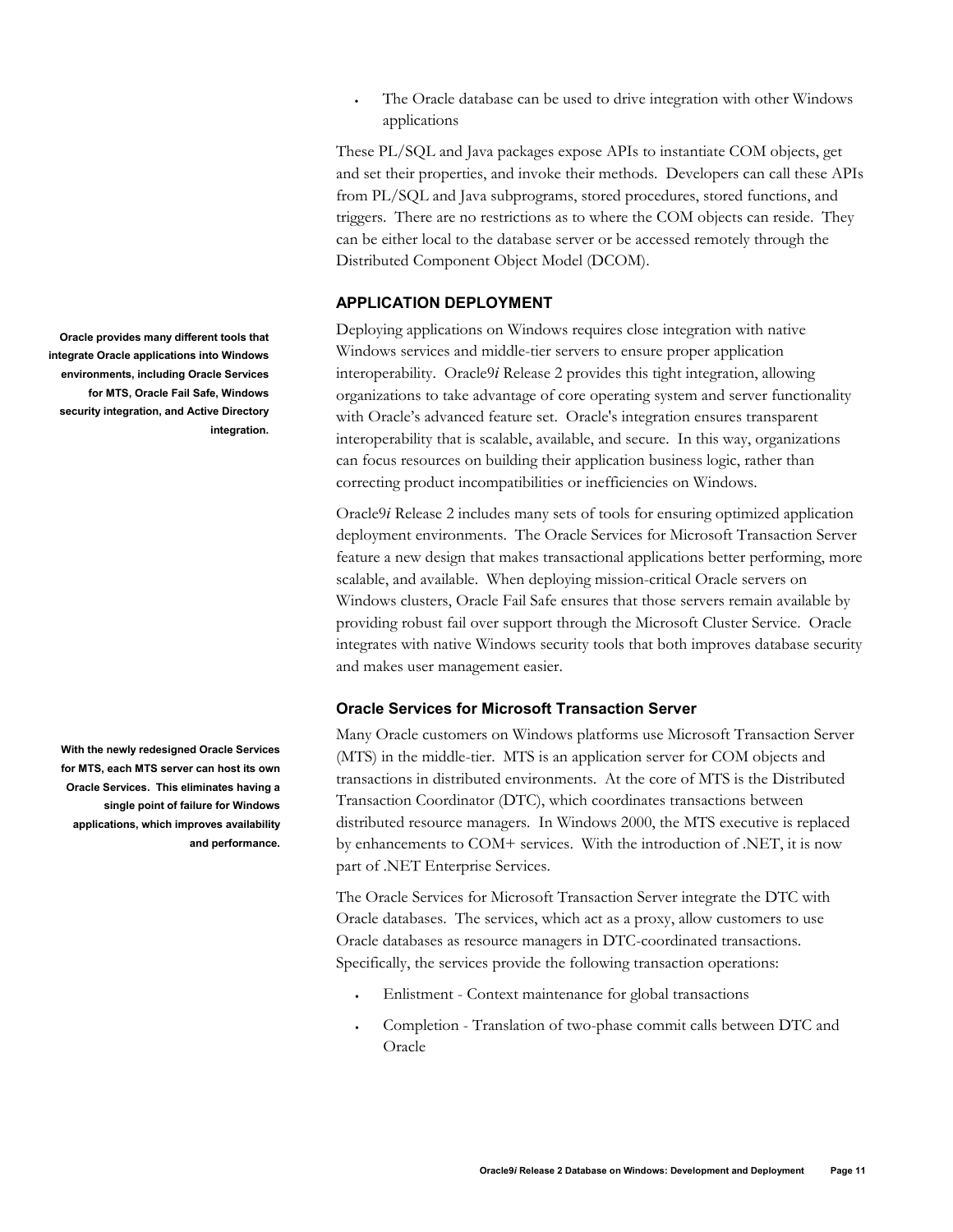- Recovery Resolution of in-doubt DTC transactions
- Connection pooling Caching of transactional database connection resources

In Oracle9*i* and Oracle9*i* Release 2, the Oracle Services for MTS feature a new architecture for improved performance, scalability, and availability. Previously, each database was associated with only one resource manager proxy that participated in DTC transactions on behalf of the database. An integration layer for the Oracle Services for MTS allowed middle-tier applications to participate in transactions. Additionally, the Oracle Services for MTS ran as a Windows service, requiring extra-process communication with MTS.

The new Oracle Services for MTS architecture improves greatly over this previous design. Each MTS server now maintains its own cache of resource manager proxies, so that any database may have numerous proxies associated with it. This cache of proxies is maintained by the Oracle Services for MTS integration layer, which runs directly inside the MTS server process. This integration layer handles transaction enlistment and completion among the application, DTC, and database.

In a multiple MTS deployment, this model leads to better availability because no proxy can become a single point of failure. Moreover, it leads to better overall performance as no single proxy can become a bottleneck to the database and extra-process communication has been reduced by moving the Oracle Services for MTS integration layer into the MTS process.

In Oracle9*i* and Oracle9*i* Release 2, each MTS server runs a recovery daemon. Recovery is driven by the database, which requests the final outcome of in-doubt transactions through reenlistment. A PL/SQL package runs a periodic recovery job, which contacts the recovery daemon associated with the dubious transaction. The daemon requests the transaction result from DTC and informs the database of the result. A database administration account, named MTSSYS, is created upon installation for DTC recovery.

The Oracle Services for MTS allow developing applications with a variety of data access interfaces, including ODP.NET, OO4O, OCI, ADO/OLE DB, and ODBC. In general, ODP.NET, OO4O, and OCI provide better performance and compatibility with Oracle. ODP.NET, OO4O, and OCI use optimized connection pooling provided by Oracle's resource dispensers. The Oracle Provider for OLE DB and the Oracle ODBC driver employ Microsoft resource management for database connections.

Although the Oracle Services for MTS itself only runs on Windows, it can operate with Oracle databases on any operating system. This situation is ideal for customers using a Windows middle-tier to access UNIX-based Oracle servers.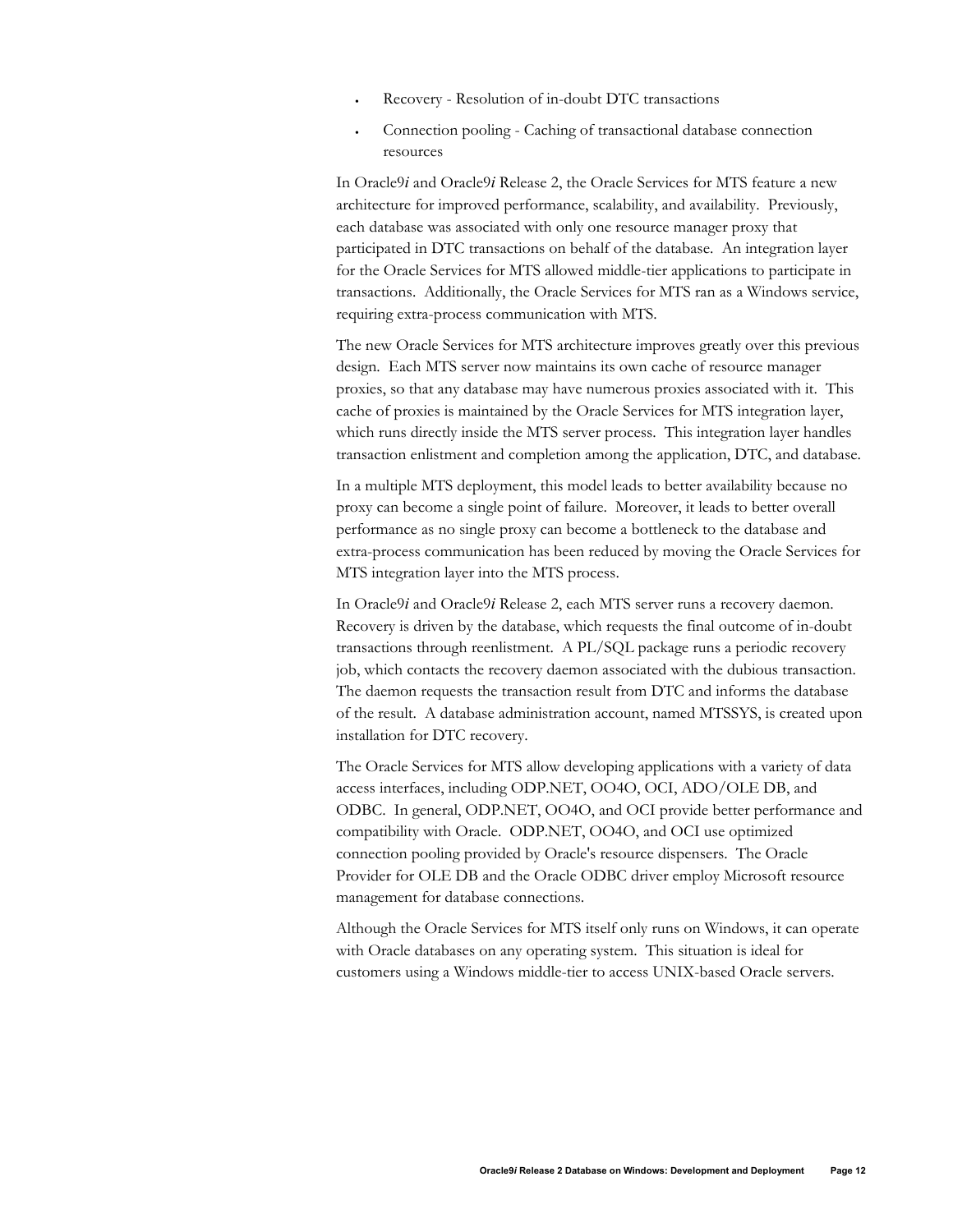<span id="page-12-0"></span>**Oracle9***i* **Release 2 Services for MTS fully support running transactional .NET applications.** 

**Through integration with the Microsoft Cluster Service, Oracle Fail Safe ensures Oracle software remains highly available on Windows. Fail Safe supports the Oracle database, application server, and E-Business Suite,** 

#### **.NET Support**

In Oracle9*i* Release 2, the Services for MTS fully support transactional .NET programs running against the Oracle database. Developers will be able to use the new scalable architecture of Oracle Services for MTS in a .NET environment. To employ the Services for MTS from .NET, programmers can use any of Oracle's .NET data access methods: OLE DB .NET/Oracle OLE DB, ODBC .NET/Oracle ODBC, and the Oracle Data Provider for .NET. Whether using .NET or COM, Oracle Services for MTS users will have the same robust functionality available to them.

## **Oracle Fail Safe**

Oracle Fail Safe is a core feature of Oracle9*i* Release 2 that provides highavailability for mission-critical solutions deployed on Windows clusters. A cluster eliminates individual host systems as points of failure. Oracle Fail Safe works with Microsoft Cluster Service (MSCS) to ensure that if a failure occurs on one cluster node, then the Oracle databases and applications running on that node will fail over (move) automatically and quickly to a surviving node.

Oracle Fail Safe is optimized for Windows customers with database and application workloads that can be handled by a single system. Oracle Fail Safe solutions can be deployed on all commodity Windows NT, Windows 2000, and Windows Server 2003 clusters. It supports up to eight-node clusters on Windows Server 2003 Datacenter, the maximum node configuration available on Windows today. Supported products include:

- Oracle databases (Oracle9*i*, Oracle8*i*, and Oracle8)
- Oracle Applications release 11*i*
- Oracle *i*AS, with the exception of Oracle9*i* Caches, including
	- Oracle Forms Server
	- Oracle Reports Server
	- Oracle HTTP Server
- Oracle Services for Microsoft Transaction Server (Oracle8*i* Release 3)
- Oracle Intelligent Agent
- Applications installed as Windows services

SAP, Baan, PeopleSoft, Lawson, J.D. Edwards, and other applications vendors also have validated their software solutions with Oracle Fail Safe.

Oracle Fail Safe includes two main components, a server and a manager. The server component, Oracle Services for MSCS, works with the cluster software to ensure fast automatic fail over during planned and unplanned outages. The manager, Oracle Fail Safe Manager, is an easy-to-use graphical interface that works with Oracle Fail Safe Server on one or more clusters to perform configuration,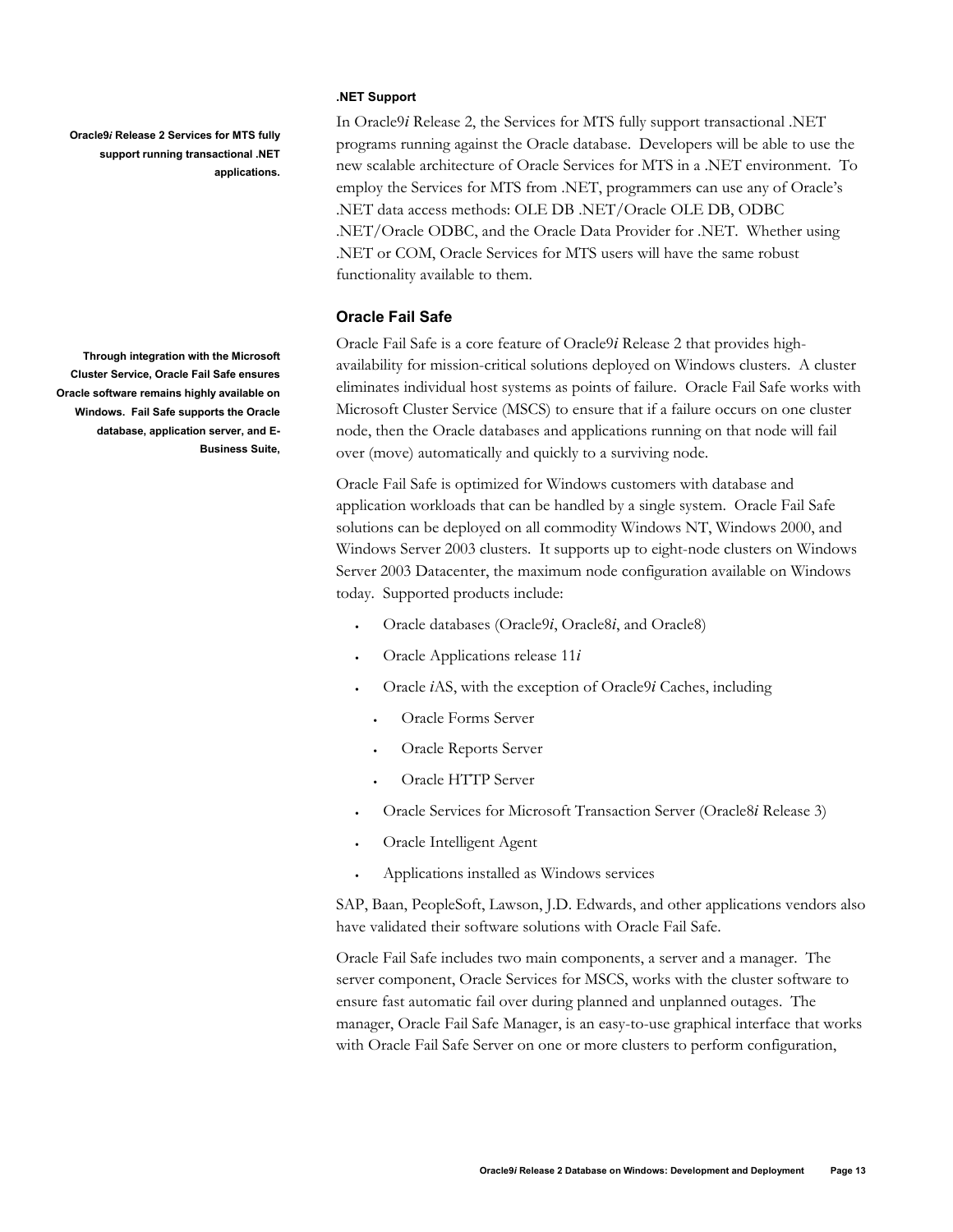management, verification, and static load balancing. Together, these components provide a rich set of features and integrated troubleshooting tools that enable rapid deployment of highly available databases and applications—complete e-business solutions.

#### **Logical/Physical Standby**

With Logical/Physical Standby integration, the Oracle Fail Safe database can be run on a primary site and any remote standby sites. Fail Safe will monitor the database, bring it online, and take it offline. This allows customers to have single instance fail over within a cluster with minimal downtime, along with added benefits of maintaining standby sites. Oracle Fail Safe is commonly used for planned failovers, such as software/hardware upgrades common to Windows environments. With Logical/Physical Standby, Fail Safe now provides true disaster protection offered by standby. Together, the two products compliment each other to provide higher availability and disaster protection than with either product alone.

#### **Multi-cluster Manageability**

For customers with multiple cluster deployments, Oracle Fail Safe Manager now permits the display of more than one cluster, allowing the user to manage all clusters from the same window, rather than from a separate window for each cluster. Administrators, for example, will be able to modify the database account credentials for databases across all their Fail Safe clusters using a single wizard all at once. Administrators will be able to avoid the tedious nature of comparing policies or modifying cluster display or alert preferences individually.

## **Security**

Oracle9*i* and Oracle9*i* Release 2 provide tight integration with the native Windows security model to better safeguard application security. Windows 2000 and Windows Server 2003 have numerous technologies implementing Microsoft's public key infrastructure (PKI) security. Oracle includes two features that improve usage of the Oracle PKI on Windows:

- Oracle wallets in Windows registry
- Microsoft Certificate Store integration

## **Oracle Wallets in Windows Registry**

Oracle wallets can now be stored in the Windows registry, providing increased security for Oracle wallets on Windows clients. Without this feature, Oracle wallets are often stored on the Windows file system. If the operating system file permissions are not secure, the Oracle wallets are also insecure. Insecure file permissions may come from improper administration or lack of operating system file security, such as on Windows 98. On Windows systems, therefore, PKI security is improved by storing Oracle wallets in the user profile area of the

<span id="page-13-0"></span>**Oracle Fail Safe supports disaster protection by enabling Logical/Physical Standby support. For improved manageability, multiple clusters now can be managed from the same console.** 

**The ability to store Oracle wallets in the Windows registry eliminates the insecure operating system file storage. Oracle integrates with the Microsoft Certificate Store allowing Oracle PKI and Windows PKI applications to operate together seamlessly.**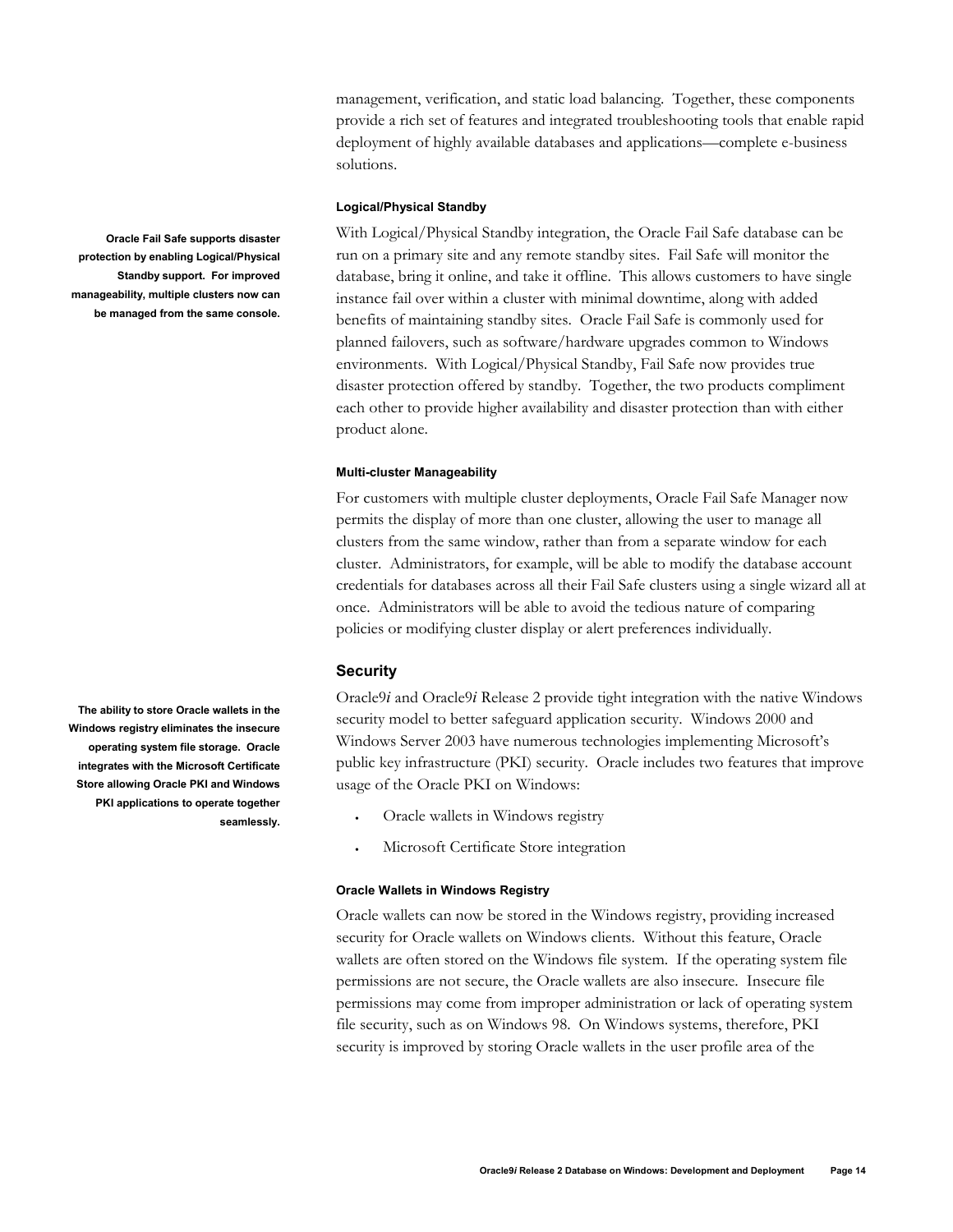<span id="page-14-0"></span>Windows registry. This registry area is accessible only to the properly logged-in user. Multiple Oracle wallets can be used and stored from the profile area.

Single sign-on for Oracle PKI applications is enabled through the Oracle Wallet Manager and Oracle Enterprise Login Assistant tools. The Wallet Manager creates encrypted Oracle wallets, while the Enterprise Login Assistant creates the decrypted wallet. The decrypted wallet is then used by Oracle PKI applications for SSL authentication. Both of these tools are enhanced to support the storage and location of Oracle wallets in the registry, as well as the default file system if required.

#### **Microsoft Certificate Store Integration**

Oracle's integration with the Microsoft Certificate Store allows Oracle PKI applications to interoperate with products that use Windows PKI. When this feature is enabled, Oracle PKI security uses Microsoft CryptoAPIs to access the Microsoft Certificate Store. The CryptoAPIs are used for operations, such as signing, encryption, decryption, verification, and validation. The Wallet Resource Locator (WRL) determines the PKI type and other relevant information.

With this feature, Oracle and non-Oracle applications can leverage the same set of PKI credentials (such as certificates, keys, revocation lists, and trustpoints) for public key security services, such as authentication and encryption.

#### **Directory**

Directory servers often make user and resource management easier by centralizing administration. Oracle Internet Directory (OID) allows enterprises to centralize their directory servers and leverage their existing directory servers, such as Active Directory. Oracle9*i* includes two features that leverage both OID and Active Directory (AD) on Windows:

- Native authentication and AD
- Oracle Net naming with AD

#### **Native Authentication and Active Directory**

Oracle customers often require enterprise-scale security and schema management. This is especially true for businesses with large user populations. OID is designed to handle these enterprise environments and interoperate with departmental directory servers, such as Active Directory. Oracle security and administration are integrated with both these directory servers to provide seamless access and administration.

Oracle provides native authentication through Windows authentication mechanisms, allowing the operating system to perform user identification for Oracle databases. Oracle supports the core Kerberos security protocol on Windows 2000 and Windows Server 2003. With native authentication enabled, users can leverage single sign-on to access Oracle simply by logging onto

**Oracle makes single sign-on possible and user management easier with Windows by allowing user mappings to be stored in Active Directory or in Oracle Internet Directory (OID). Moreover, Net naming (tnsnames.ora) can now be stored in either Active Directory or OID for centralized management.**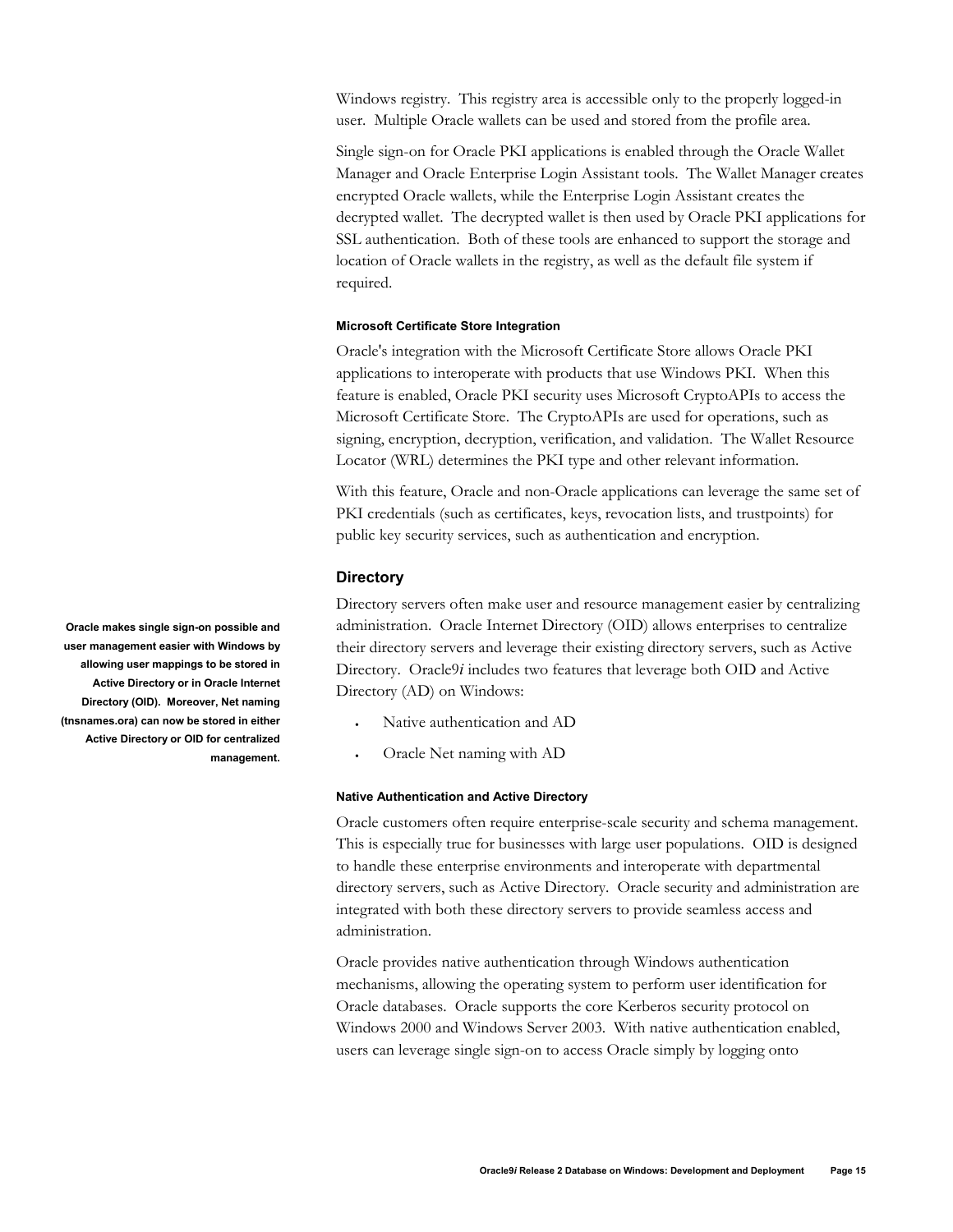<span id="page-15-0"></span>Windows, reducing end-user administration and eliminating redundant security credentials. In the future, Oracle Internet Directory for Windows plans to enable OID clients to respect Microsoft Kerberos tickets for unified authentication across Windows and non-Windows infrastructures.

Oracle enterprise user mappings allow many operating system users to access multiple databases as a single global database user. In Windows-only environments, these enterprise user mappings may be stored in Active Directory. For instance, an entire LDAP organizational unit (OU) in Active Directory can be mapped to one database user.

Oracle stores enterprise role mappings in LDAP. On Windows, this LDAP storage feature is certified on OID as well as with Active Directory. With enterprise roles, privileges for multiple databases can be managed at the domain level through directories. This is accomplished by assigning Windows users and groups to the Oracle enterprise roles registered in the LDAP store.

#### **Oracle Net Naming with Active Directory**

Oracle leverages LDAP technology through OID and Active Directory to improve database connectivity information management. Traditionally, end-users reference databases with Net-style names resolved through the TNSNAMES.ORA configuration file. This file must be administered on each client machine. With Oracle, Net names can be stored and resolved through OID or Active Directory. Centralizing such information in a directory eliminates administrative overhead and relieves users from configuring their individual client machines.

Furthermore, Windows 2000 and Server 2003 tools, such as Windows Explorer and Active Directory Users and Computers, can now connect to databases and test database connectivity. Oracle tools have also been enhanced. The Oracle Database Configuration Assistant automatically registers database objects in an LDAP directory. The Oracle Net Manager, meanwhile, registers net service objects with the directory. These enhancements further simplify administration.

## **CONCLUSION**

As technology in Windows application development and deployment has evolved from client/server to the Internet, so has Oracle. Oracle9*i* Release 2 Database offers unprecedented flexibility for customers to choose the application tools and architecture that fit their requirements without sacrificing performance, scalability, ease of use, and security. Oracle's commitment to the Windows platforms includes new integration with the .NET infrastructure. By designing Oracle9*i* Release 2 with Windows in mind, customer software applications can achieve seamless interoperability between the operating system and the database.

For more information about Oracle on Windows, visit http://otn.oracle.com/tech/windows/

http://www.oracle.com/ip/deploy/database/oracle9i/platforms/windows.html